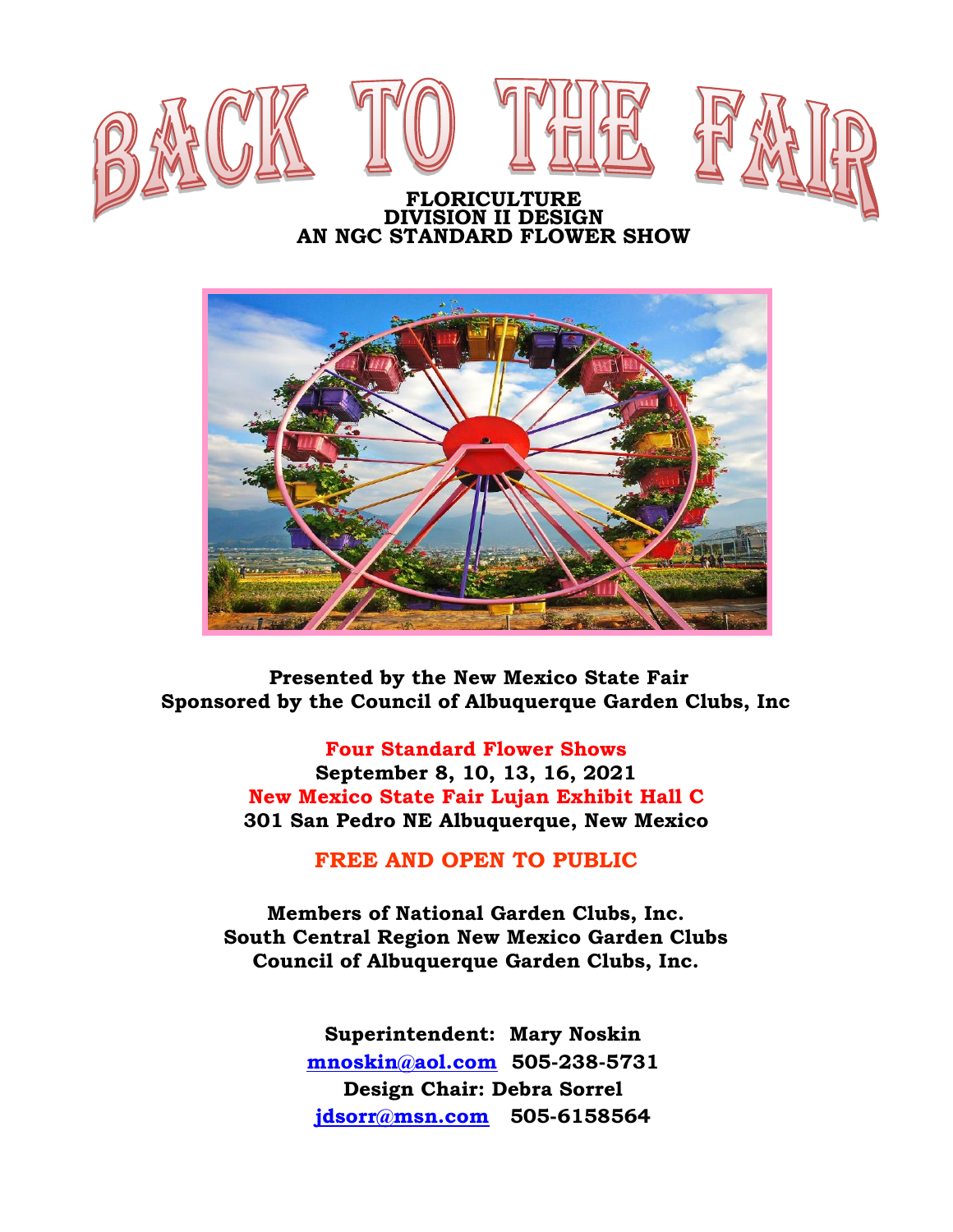## **Division II Design Design Rules**

- 1. Exhibitors should read the General Rules for State Fair Flower Shows and the General Award Information (included in Committee Rules).
- 2. Some plant material must be used in every exhibit. This includes fresh and/or dried plant material.
- 3. Exhibitor may enter multiple classes within the Design Division, but only one (1) exhibit per class.
- 4. The exhibit competition must be the work of only one (1) individual and that exhibitor's name must appear on the entry card provided by the show committee.
- 5. To educate the public, all plant material used in the design must be identified on a 3"x5" card provided by the exhibitor and included with the entry tag. Botanical and/or common names acceptable. A brief interpretation of the design may be included on the card.
- 6. If the exhibitor is unable to fulfill the assignment in Sections A, B, & D, it is the designer's responsibility to provide a substitute. Please contact the Design Chair.
- 7. If the exhibitor is unavailable to transport and/or set up her/his completed design, a substitute person may enter the exhibit for the exhibitor. The exhibitor may still receive exhibiting credit if needed. This is permitted only for completed designs.
- 8. A single flower is not a design. Container-grown plants are fresh plant material and are permitted in the Design Division where appropriate but are **never** considered floral designs.
- 9. Landscapes, scenes, or anything representing an actual item of clothing, person, animal, etc., are not considered acceptable in the Design Division. They are included in the Division IV, Botanical Arts.
- 10. Religious symbols used in a design must be displayed in a respectful manner.
- 11. Plant materials used in designs **need not** have been grown by the exhibitor.
- 12. The following plant material in the Design Division is permitted:
	- a. Products manufactured from plant material whose natural state (leaves, branch, tree trunk, root, etc.) has been so altered to be given a new identity and a specific name, such as rope, basket, mat, etc.
	- b. Decorative wood An all-inclusive term for most dried wood that includes weathered wood and/or polished or otherwise treated wood.
	- c. Altering the exterior appearance of dried plant material.
	- d. Use of absorbing solutions such as glycerin, bleach, anti-freeze, etc. on fresh plant material to change the natural dried state.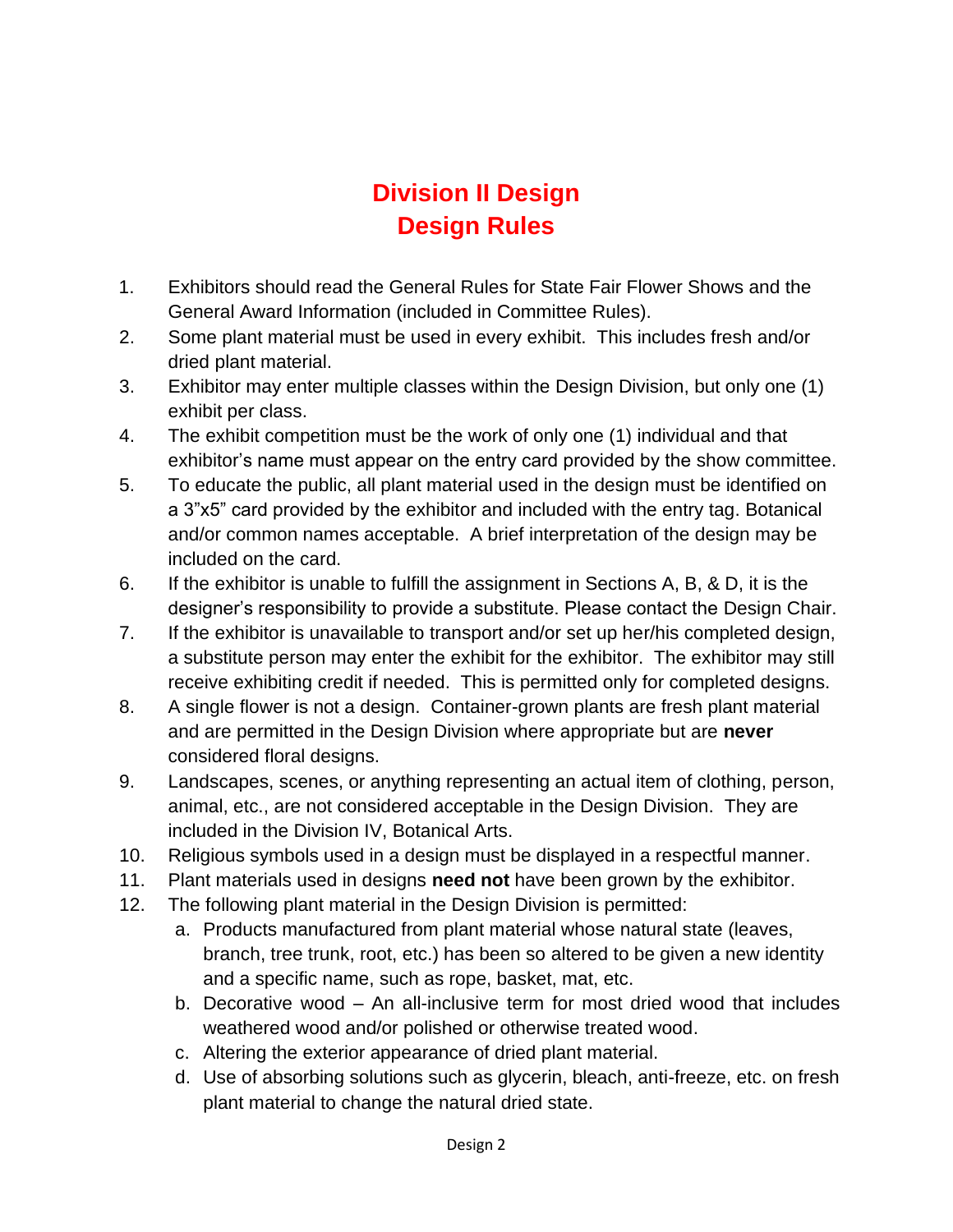- e. Contrived plant material A form constructed of fresh and/or dried plant material appearing as an obvious "fantasy flower, foliage, and/or stem."
- f. Cut fruits or vegetables must be sealed to discourage insects, odors, discoloration. Any non-perishable food product is also allowed but must be sealed if the possibility exists for attracting insects or producing an undesirable odor.
- g. Dried man-made constructed components retaining their recognizable character as plant material (and not used as a container), such as grape vine forms, etc., are considered dried plant material.
- h. Living plants with roots attached, such as moss, *Bromeliaceae* family members, or container-grown specimens.
- i. Plants on state conservation/native plant list, grown by the exhibitor or obtained in a legal manner and so identified.
- 13. The following plant material in the Design Division is **NOT** permitted:
	- a. Painting, flocking glittering, or dyeing of fresh plant material in any manner. (All other physical embellishments of fresh plant material are permitted.)
	- b. Artificial flowers, foliage, fruits, and vegetables. Artificial is defined as "imitation" or a "copy," handcrafted or manufactured to represent and/or appear as real plant material.
	- c. Silk, plastic, or other imitation plant material.
	- d. Manufactured items simulating plant material. Examples include singing/speaking flowers, motorized flowers, and metallic flowers and foliage, and fountains featuring metal cattails and/or waterlilies.
	- e. Decorative wood is not permitted in Section A.
	- f. Invasive plants of New Mexico are not allowed. A list can be found at: [https://www.invasivespeciesinfo.gov/plants/main.shtml.](about:blank)
- 14. The following non-plant material **is permitted** in the Design Division:
	- a. **Accessories** (a subordinate object) and **featured objects** (an object that is dominant in a design).
	- b. Objects adding interest (when permitted by federal, state, and/or local regulations), such as feathers, antlers, coral, starfish, sponges, sea fans, shells, nests, or manufactured or crafted simulations of birds, animals, etc.
	- c. Special lighting that does not require an electrical source.
	- d. All staging properties, such as staging panels, frames, pedestals, columns, boxes, cubes, underlays, etc.
- 15. The following non-plant material is **NOT** permitted in the Design Division:
	- a. The American flag and other national flags.
	- b. Inclusion of any living member of the animal kingdom and/or taxidermal representation of the same.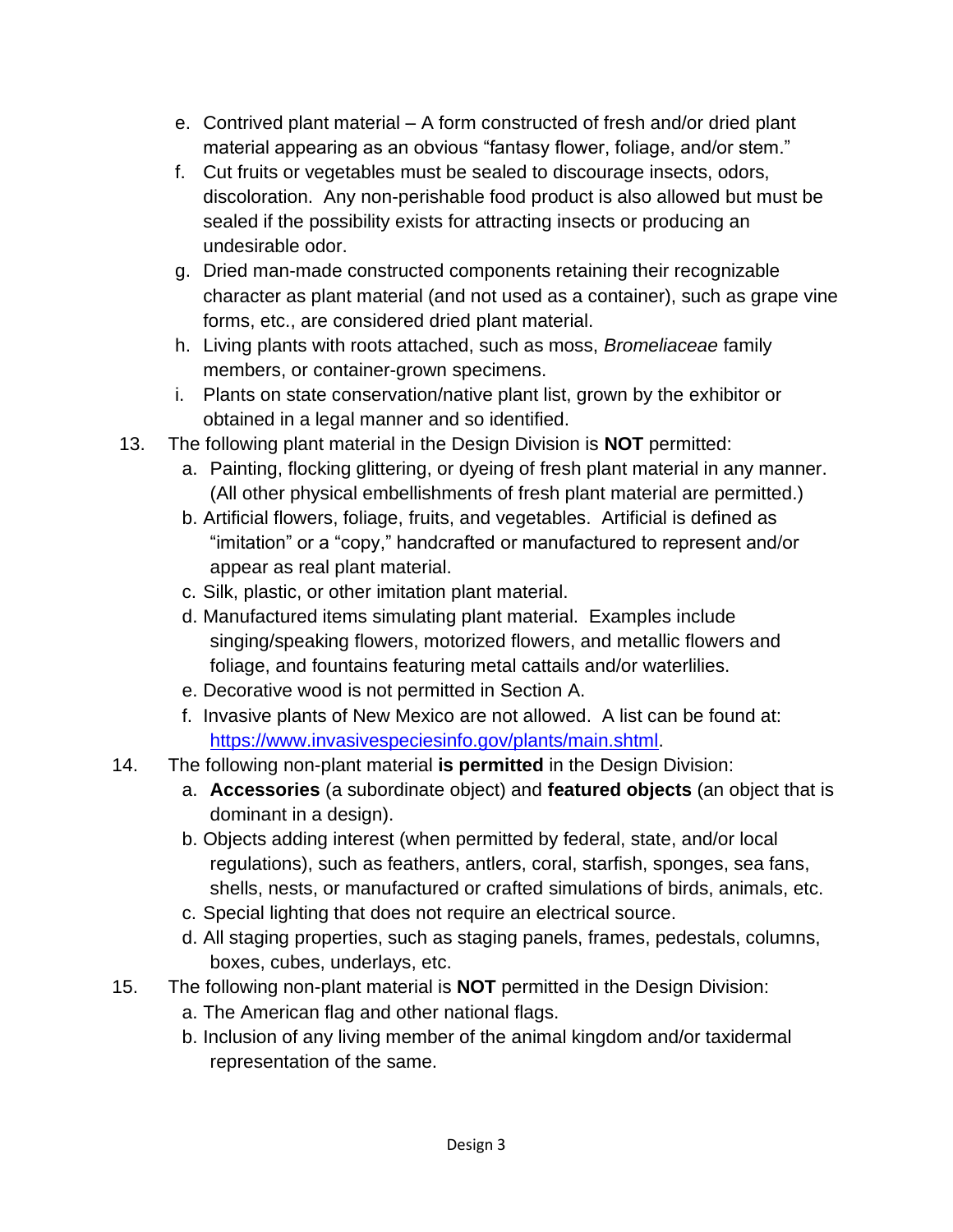- 16. The exhibitor is required to conform to the stated description and limitations of the Design Type if named in the class.
- 17. Exhibitor is on her/his honor that the design being entered has not been previously entered or previously judged in an NGC Flower Show.
- 18. Rules for Design Types and Advanced Design Types are printed in *NGC Handbook for Flower Shows,* 2017 Edition, Chapter 7.
- 19. Wilted materials should be replaced by the exhibitor. Otherwise, the Show Committee reserves the right to remove any exhibit from the Exhibit Hall after judging is completed.
- 20. The Committee assumes no responsibility for damage or loss of property, but all reasonable care will be exercised. It is recommended that containers, bases, accessories, underlays, and backgrounds be inconspicuously labeled or marked with the exhibitor's name and phone number.
- 21. The Design Scale of Points listed in the *NGC Handbook for Flower Shows,* 2017 Edition, page 130, will be used for reference by the judges.
- 22. All designs can be claimed at the beginning of the next show, from 7:00 AM to 9:30 AM. The Committee welcomes design exhibits left for display until the end of the New Mexico State Fair, September 19, 2021.
- 23. Questions about the Design Division should be directed to Design Chair Debra Sorrell [jdsorr@msn.com](mailto:jdsorr@msn.com) 505-615-8564 or Design Consultants: Sonia James 505- 554-4231, Kathleen Flanders 505-459-7194 or Royalene McDonald 505-249- 0983. Exhibitors are responsible for filling reserved space and must notify the Design Chair and provide a substitute.

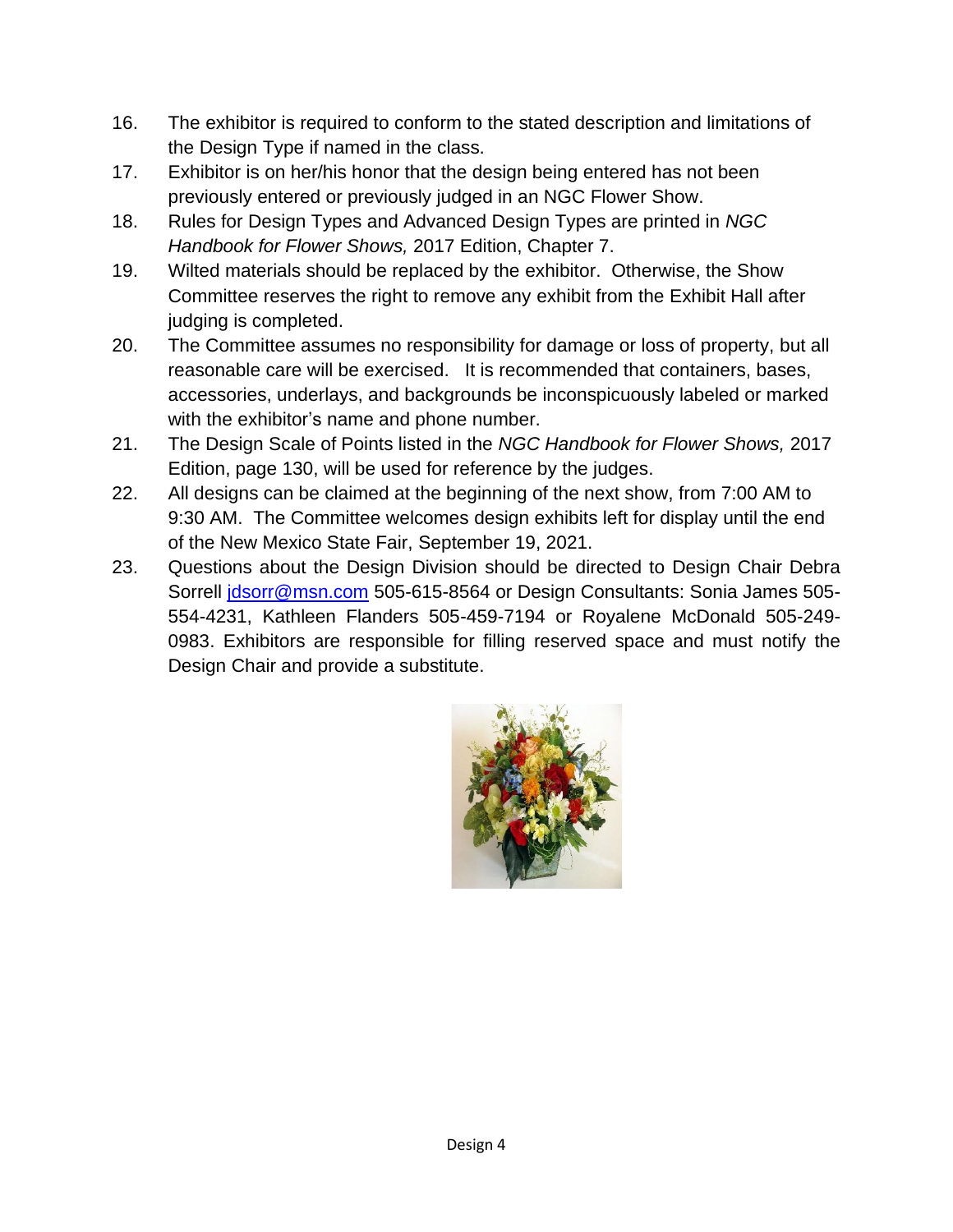## **Division II – Design "BACK TO THE FAIR"**

#### **Section A "Food on Main Street" Classes 1-3**

Designs in this Section are eligible for the **Award of Design Excellence,** the **Tricolor Award**, and one (1) **State Fair Special Award.** Arrangements are not restricted in height but are restricted to a width of 36" and a depth of 24". All plant material must be **FRESH**. Non-plant material may be included. To be eligible for the Tricolor Award each class must have at least **four exhibits**. To educate the public, all plant material used in the design must be identified on a 3"x 5" card provided by the Exhibitor. Botanical and/or common name acceptable. A brief interpretation of the design may be included on the card. This is an open class – anyone may enter. Advanced registration is required with Design Chair Debra Sorrell [jdsorr@msn.com](mailto:jdsorr@msn.com) (505-615-8564) or Design Consultant Kathleen Flanders [flandersk@outlook.com](mailto:flandersk@outlook.com) (505-459-7194).

#### **Class 1. "Corn Dogs and Turkey Legs" – American Traditional Line Design.**

Design is dominated by a linear pattern which can be vertical, horizontal, crescent, Scurve, or zigzag. Great restraint must apply to the quantity of plant material used. A center of interest or focal area may be included but must not diminish the impact of the line. (*NGC Handbook for Flower Shows,* 2017 *Edition*, page 71).

**Class 2. "Navajo Fried Bread– American Traditional Line-Mass Design.** The linear pattern established, as in American Traditional Line; however, additional plant material enhances and strengthens the line. (*NGC Handbook for Flower Shows, 2017 Edition,*  page 71.)

#### **Class 3. "Red, Green or Christmas" – An American Traditional Mass Design.**

Conforms to American Traditional Characteristics using large quantities of plant material with a closed silhouette. Plant material is integrated and not grouped. Must contain fruits and/or Vegetables grown in New Mexico. (*NGC Handbook for Flower Shows, 2017 Edition,* page 71).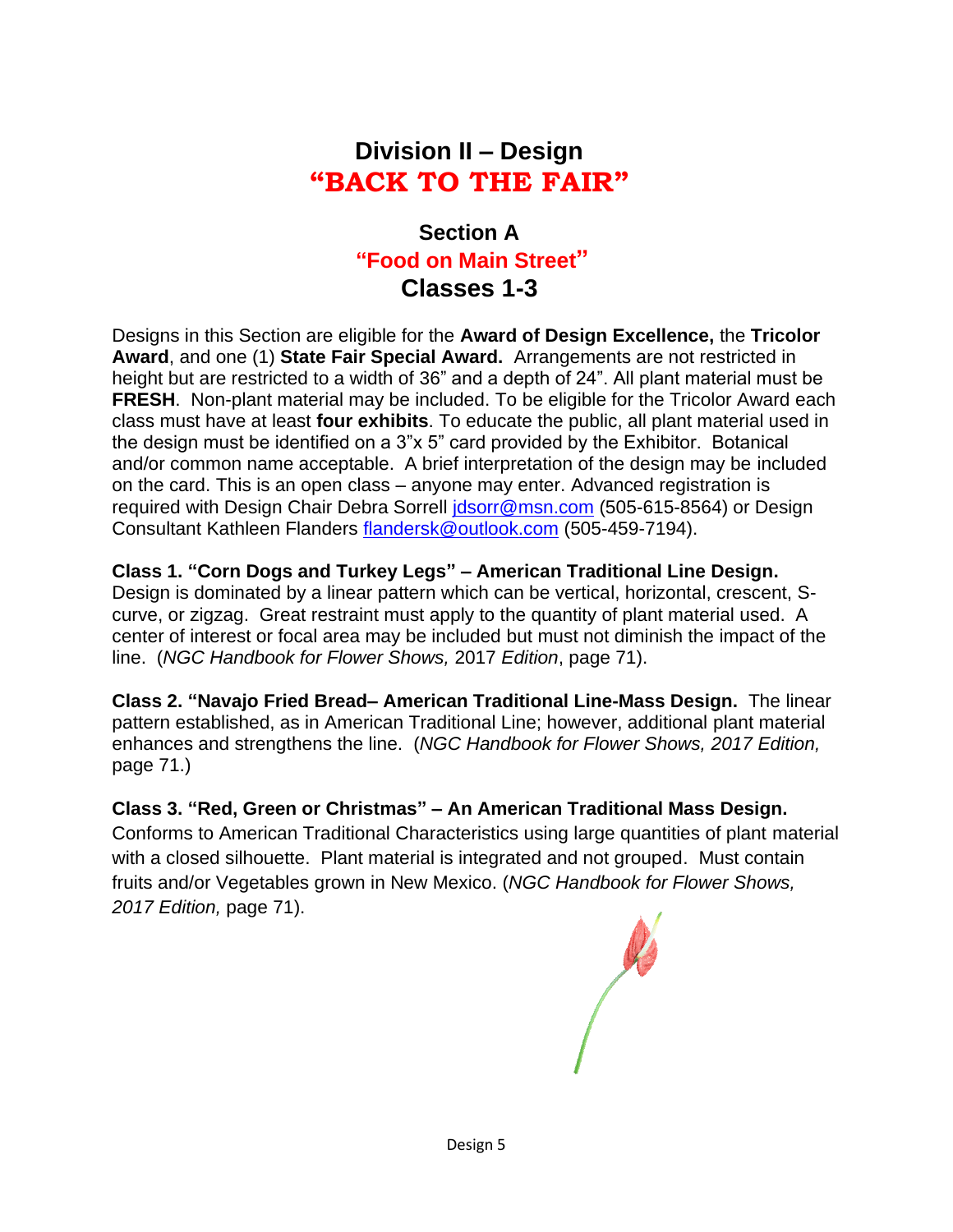### **Section B "ON THE MIDWAY" Classes 4-6**

Designs in this Section are eligible for the **Award of Design Excellence**, one (1) **Creative Design Award** and one (1) **State Fair Special Award.** Arrangements are not restricted in height but are restricted to a width of 36" and a depth of 24". To be eligible for Award of Design Excellence each class must have at least **four exhibits**. The exhibitor has the freedom to choose plant materials which are fresh, dried, or a combination of fresh and dried, and to choose other components that are within NGC standards. To educate the public, all plant material used in the design must be identified on a 3"x5" card provided by the Exhibitor. Botanical and/or common name acceptable. A brief interpretation of the design may be included on the card. This is an open class – anyone may enter. Advanced registration is required with Design Chair Debra Sorrell [jdsorr@msn.com](mailto:jdsorr@msn.com) (505-615-8564) or Design Consultant Kathleen Flanders [flandersk@outlook.com](mailto:flandersk@outlook.com) (505-459-7194).

**Class 4. "Tilt a Whirl" – Transparency Design -** A Creative Design with see-through elements (translucent, diaphanous, grid-like materials, etc.) integral to the design and permitting some components to be viewed through others. (*NGC Handbook for Flower Shows, 2017 Edition*, page 77).

**Class 5. "Rides & Neon Lights" – Illuminary Design -** A Creative Design incorporating light/s for special effect and as an integral part of the design. Designer must use battery operated lights. Electricity is not available *(NGC Handbook for Flower Shows, 2017 Edition, page 74)*

**Class 6. "Rodeo Memories" – Still Life Design -** A Traditional or Creative nonabstract grouping of functional and realistic objects and plant material with a theme. Objects are more dominant and more important to the theme than the plant material. Plant material may or may not represent a floral design. Accessories may be included. *(NGC Handbook for Flower Shows, 2017 Edition, page 74)*



.

Design 6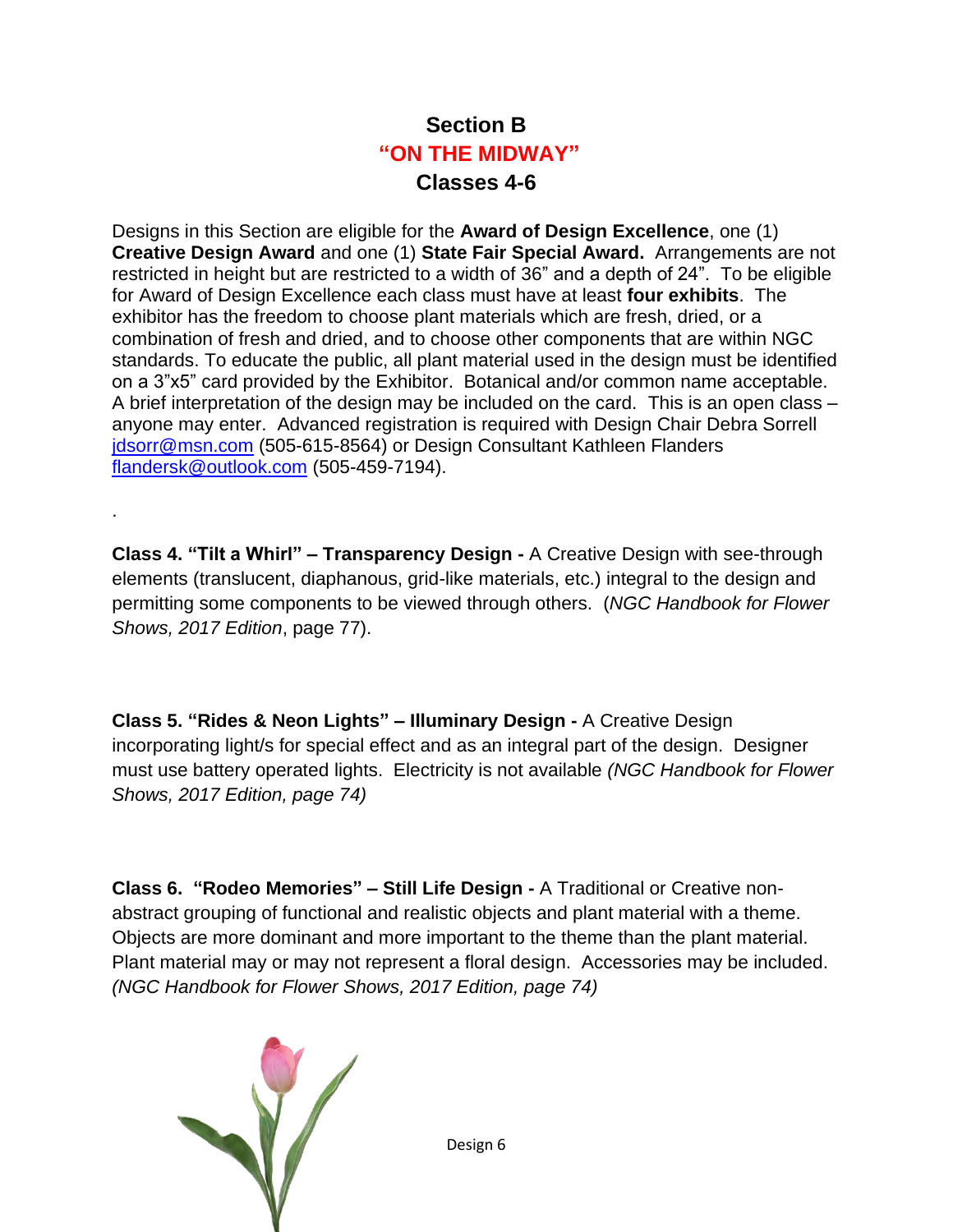# **Section C "Step Right Up" Classes 7-9**

Designs in this Section are eligible for the **Award of Design Excellence,** the **Designer's Choice Award** and one (1) **State Fair Special Award.** Arrangements are not restricted in height but are restricted to a width of 36" and a depth of 24". The exhibitor has the freedom to choose plant materials which are fresh, dried, or a combination of fresh and dried, and to choose other components that are within NGC standards. To be eligible for the Designer's Choice Award each class must have at least four exhibits. To educate the public, all plant material used in the design must be identified on a 3"x5" card provided by the Exhibitor. Botanical and/or common name acceptable. A brief interpretation of the design may be included on the card. This is an open class – anyone may enter. Advanced registration is required with Design Chair Debra Sorrell [jdsorr@msn.com](mailto:jdsorr@msn.com) (505-615-8564) or Design Consultant Royalene McDonald [mcdonmst@aol.com](mailto:mcdonmst@aol.com) (505-249-0983).

**Class 7. "Dunking Booth" – Underwater Design**, a Creative Design having some or all plant material and other optional components submerged in water. Plant material and other components under water must contribute to the overall design and are selected for their lasting quality (*NGC Handbook for Flower Shows, 2017 Edition*, page 79).

.

**Class 8. "Reflecting the Midway" – Reflective Design,** a Creative Design containing reflective materials giving back images of light to the viewer. The reflective materials are an integral part of the overall design. Staging in front or on a mirror is not acceptable. *(NGC Handbook for Flower Shows, 2017 Edition*, page 75).

**Class 9. "A Ride on a Carousel" – Multi-Rhythmic Design**, a Creative Design with emphasis on two (2) or more rhythms in the design with one (1) rhythm dominating. Lines create two (2) or more separate and distinct rhythms, each creating a different pattern and movement unlike the other. Lines may go in any direction, be continuous, interrupted and/or crossed. *(NGC Handbook for Flower Shows, 2017 Edition*, page 75).

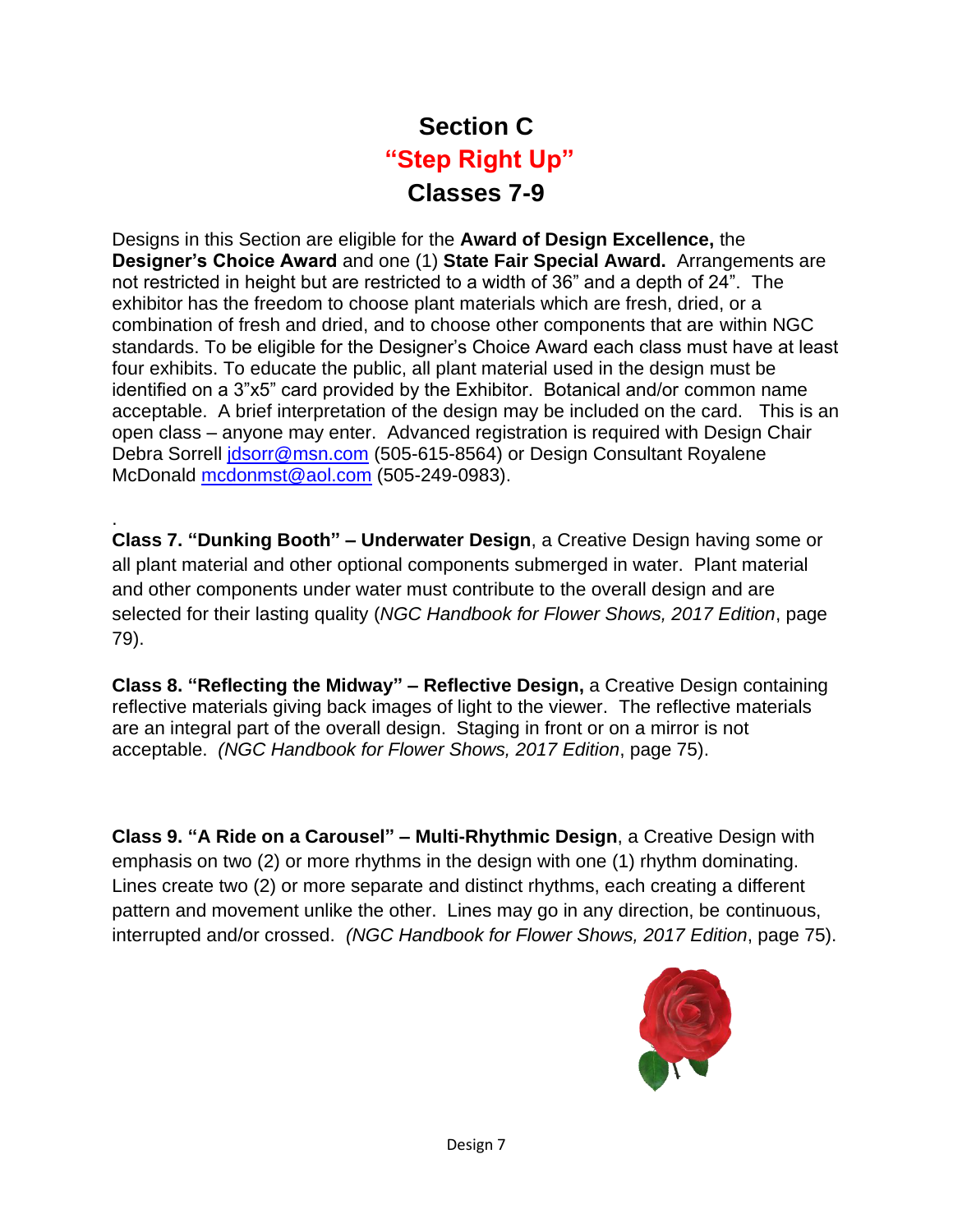# **Section D "Best Place to Be" Classes 10-12**

Designs in this section are eligible for the **Award of Design Excellence,** one (1) **Table Artistry Award,** and one (1) **State Fair Special Award**. To be eligible for the Table Artistry, each class must have at least **four exhibits**. To educate the public, all plant material used in the design must be identified on a 3"x5" card provided by the Exhibitor. Botanical and/or common name acceptable. A brief interpretation of the design may be included on the card. This is an open class anyone may enter. Advance registration is required with Design Chair Debra Sorrell [jdsorr@msn.com](mailto:jdsorr@msn.com) (505-615-8564). or Design Consultant Royalene McDonald [mcdonmst@aol.com](mailto:mcdonmst@aol.com) (505-249-0983).

**Class 10. "Casa de Fruta"** - **A Functional Table for four -** A semiformal dinner planned and set for actual service of food. The design must include a decorative unit (complete floral design). Components will be placed on a card table draped in black provided by the show committee. Designer may use an overlay. *(NGC Handbook for Flower Shows, 2017 edition*, page 76.)

**Class 11. "Picnic at the Fair**" - **Alfresco –** Dining out-of-doors with any degree of formality. The design will be staged on a portion of a six (6) foot table draped in black material. Allotted space is 30" wide x 30" in depth with no height restrictions. A complete floral design must be included. *(NGC Handbook for Flower Shows, 2017 edition*, page 76.)

**Class 12. "A Cowboy's Picnic**" - **An Exhibition Table** not meant to be functional dining. Created artistically to suggest the service of food with no requirements as to the type or number of table appointments. Plant material must be used as needed for the overall design. Any Combination of fresh, dried, and/or treated plant material is permitted. Allotted space is 30" wide x 30" in depth with no height restrictions *(NGC Handbook for Flower Shows, 2017 edition*, page 76.)